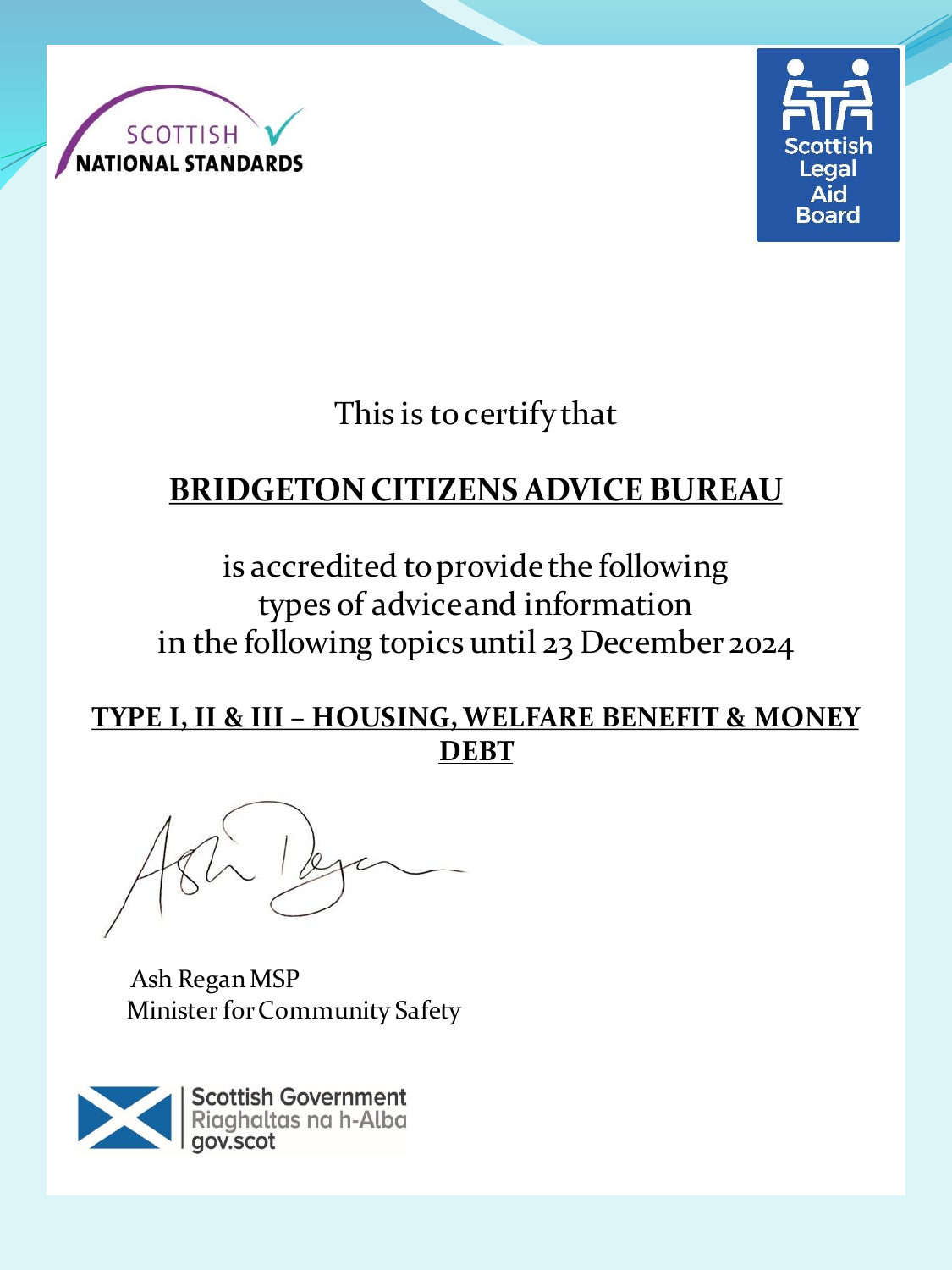#### **COMPETENCY ACHIEVED**

### **2 Housing Specific Competences**

- 2.1 Rent Arrears Type III
- 2.2 Mortgages & Secured Loans Type III
- 2.3 Help with Rent and Council Tax Type III
- 2.4 Disrepair in Rented Housing Type II
- 2.5 Housing Options Type I
- 2.6 Discrimination in Housing Type I
- 2.7 Eviction Type II
- 2.8 Anti-Social Behaviour Type II
- 2.9 Harassment and Illegal Eviction– Type I
- 2.10 Homelessness Type II
- 2.11 Relationship Breakdown Type II
- 2.12 Rent: Private Sector Type II
- 2.13 Security of Tenure Type II
- 2.14 Statutory Tenancy Rights Type II
- 2.15 Repair and Improvement Grants Type I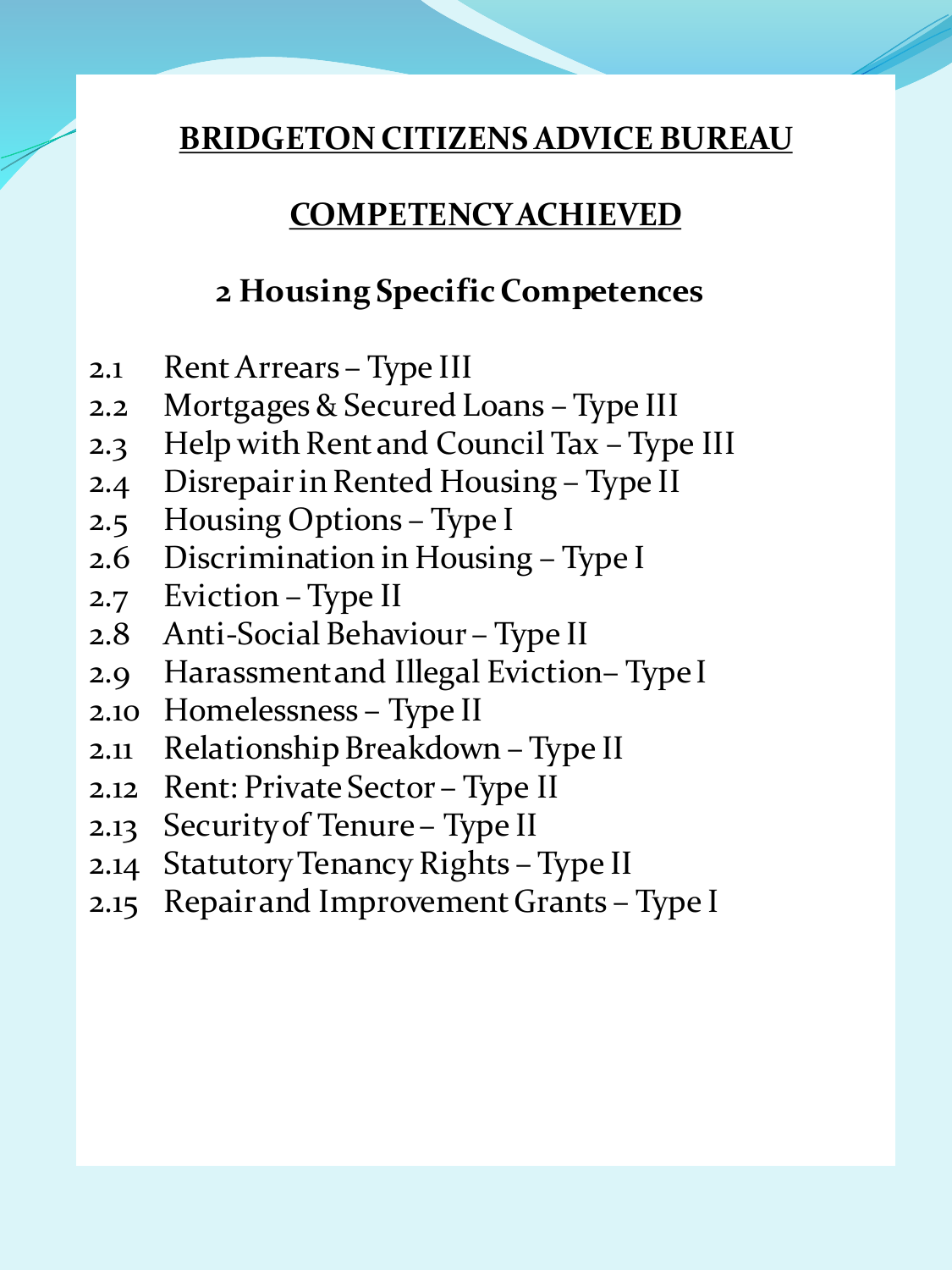### **COMPETENCY ACHIEVED**

# **3 Money and Welfare Benefits Related Advice Competences – Foundation Knowledge**

- 3.1 Administrative Structure of the Benefits and Tax Credits Systems – Type II
- 3.2 National Insurance Scheme Type II
- 3.3 Claims & Backdating Type II
- 3.4 Decision-Making, Disputes and Appeals Type III
- 3.5 Benefit & Tax Credit Overpayments Type II
- 3.6 Assessment, Initial Decision-Making & Holding Activity in Debt Cases – Type II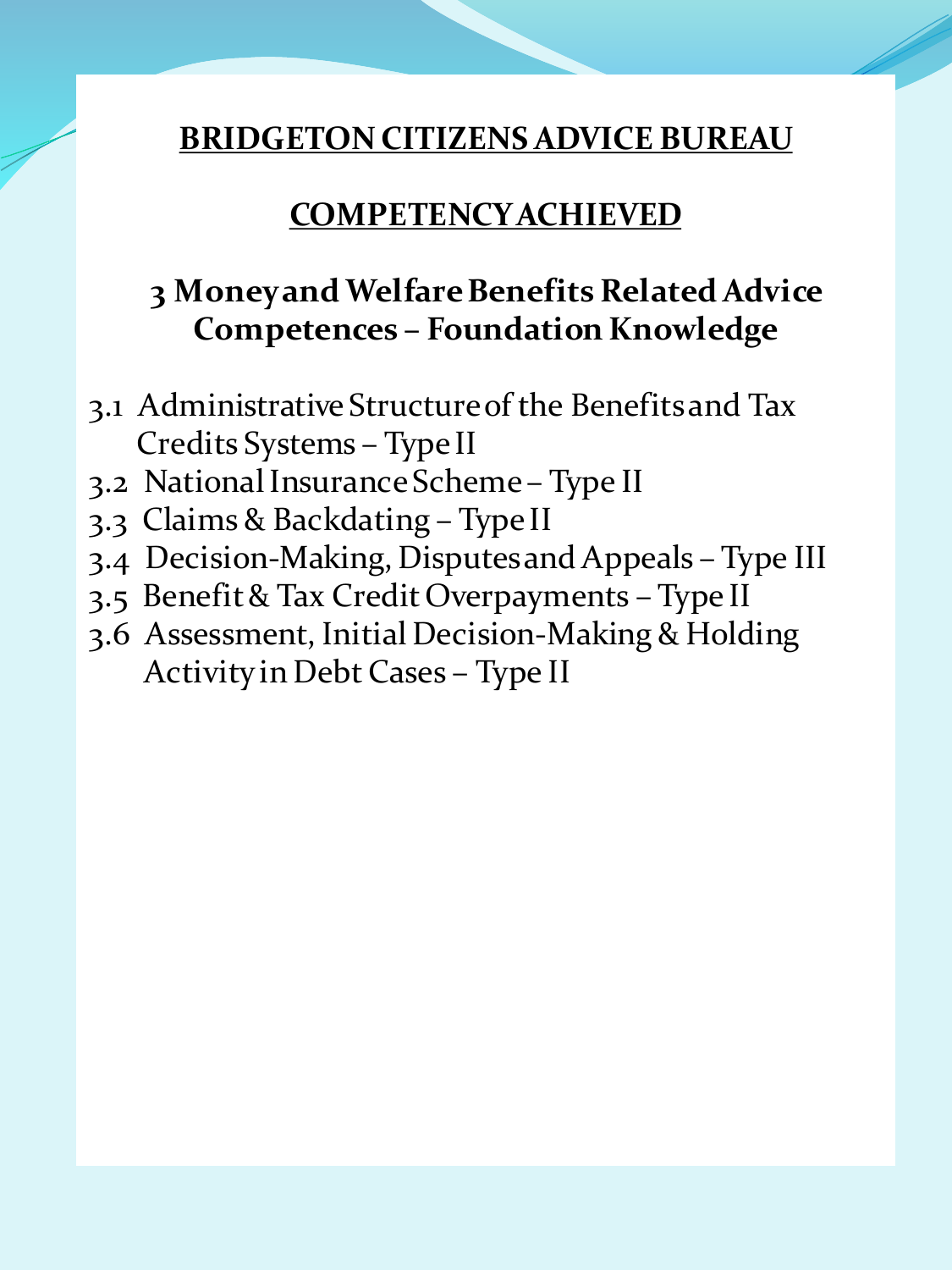### **COMPETENCY ACHIEVED**

# **4 Money and Welfare Benefits Related Advice Competences – Specialist Areas**

- 4.1 Means-Tested Benefits Type III
- 4.2 Universal Credit 4.2 (a) Universal Credit– Type III 4.2 (b) Housing Element of Universal Credit, Housing Benefit and Council Tax Reduction – Type III
- 4.3 Tax Credits Type III
- 4.4 Social Fund, Scottish Welfare Fund, Best Start Grant and Funeral Support Payment – Type III
- 4.5 The Impact of Work on Benefits Type II
- 4.6 Benefits for Children Type III
- 4.7 State Pension Type II
- 4.8 Personal Independence Payment, Disability Living Allowance, Attendance Allowance & Scottish Disability Assistance – Type III
- 4.9 Benefits for People who have Limited Capability for Work – Type III
- 4.10 Benefits for Industrial Injury and Disease Type III
- 4.11 Benefits for Veterans Type II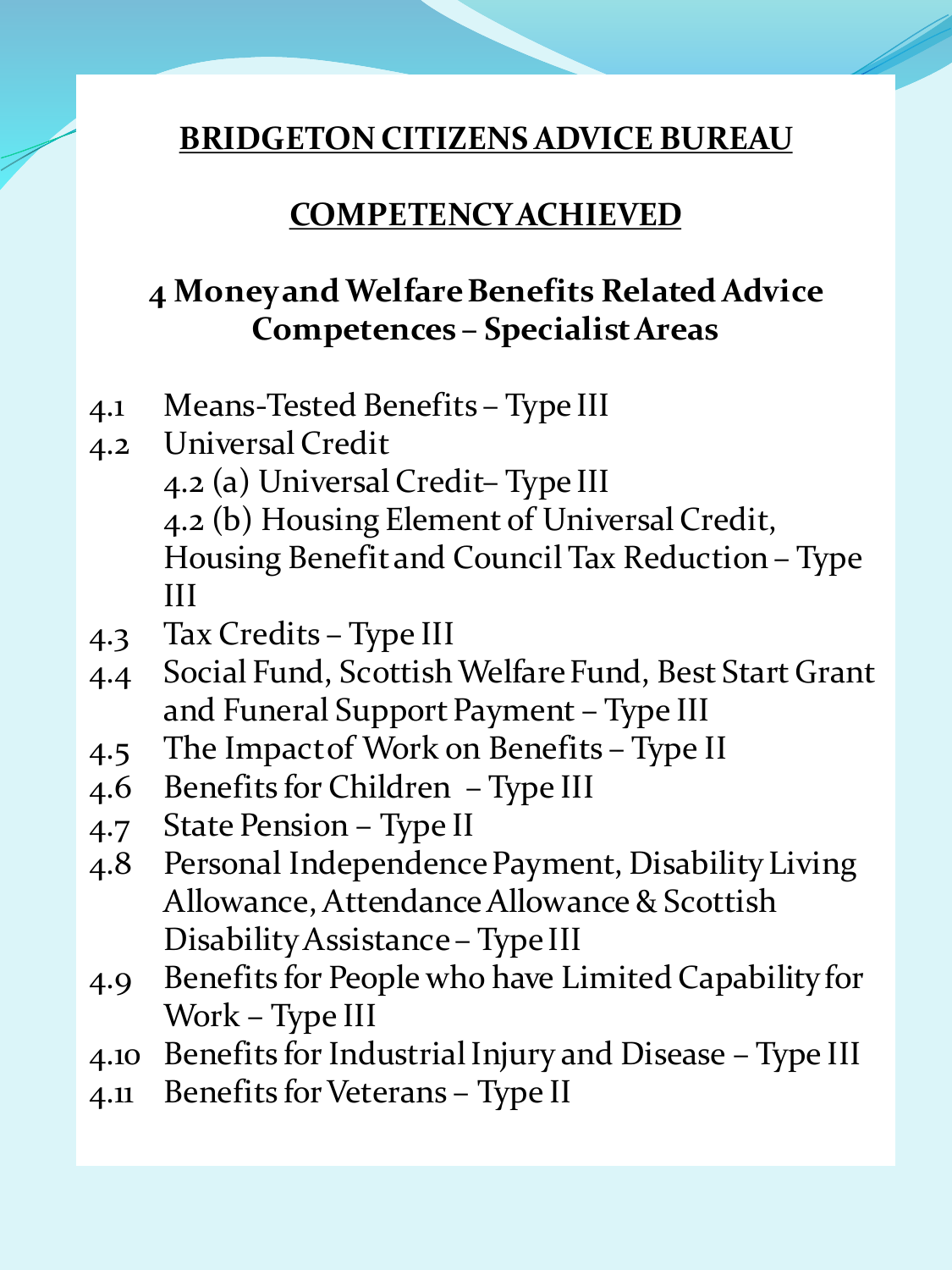#### **COMPETENCY ACHIEVED**

### **4 Money and Welfare Benefits Related Advice Competences – Specialist Areas Cont.**

- 4.12 Carers Allowance and Carer's Assistance Type III
- 4.13 Jobseeker's Allowance– Type III
- 4.14 Benefits for Maternity, Paternity and Adoption Type II
- 4.15 Bereavement Benefits Type II
- 4.16 Benefits for People in Public Care Type I
- 4.17 Benefits for Students Type II
- 4.18 Benefits for People from Abroad and People Subject to Immigration Control – Type III
- 4.19 Ancillary Benefits Type II
- 4.20 Financial Statements Type III
- 4.21 Liability for Debts, Extortionate Credit, Unfair Contract Terms, Unenforceable Debts, Creditor Malpractice, Codes of Practice, etc – Type II
- 4.22 Identifying & Agreeing Options in Debt Cases – Type II
- 4.23 Negotiating & Making Offers to Creditors– Type III
- 4.24 Diligence, Diligence Stoppers and Court Proceedings – Type II